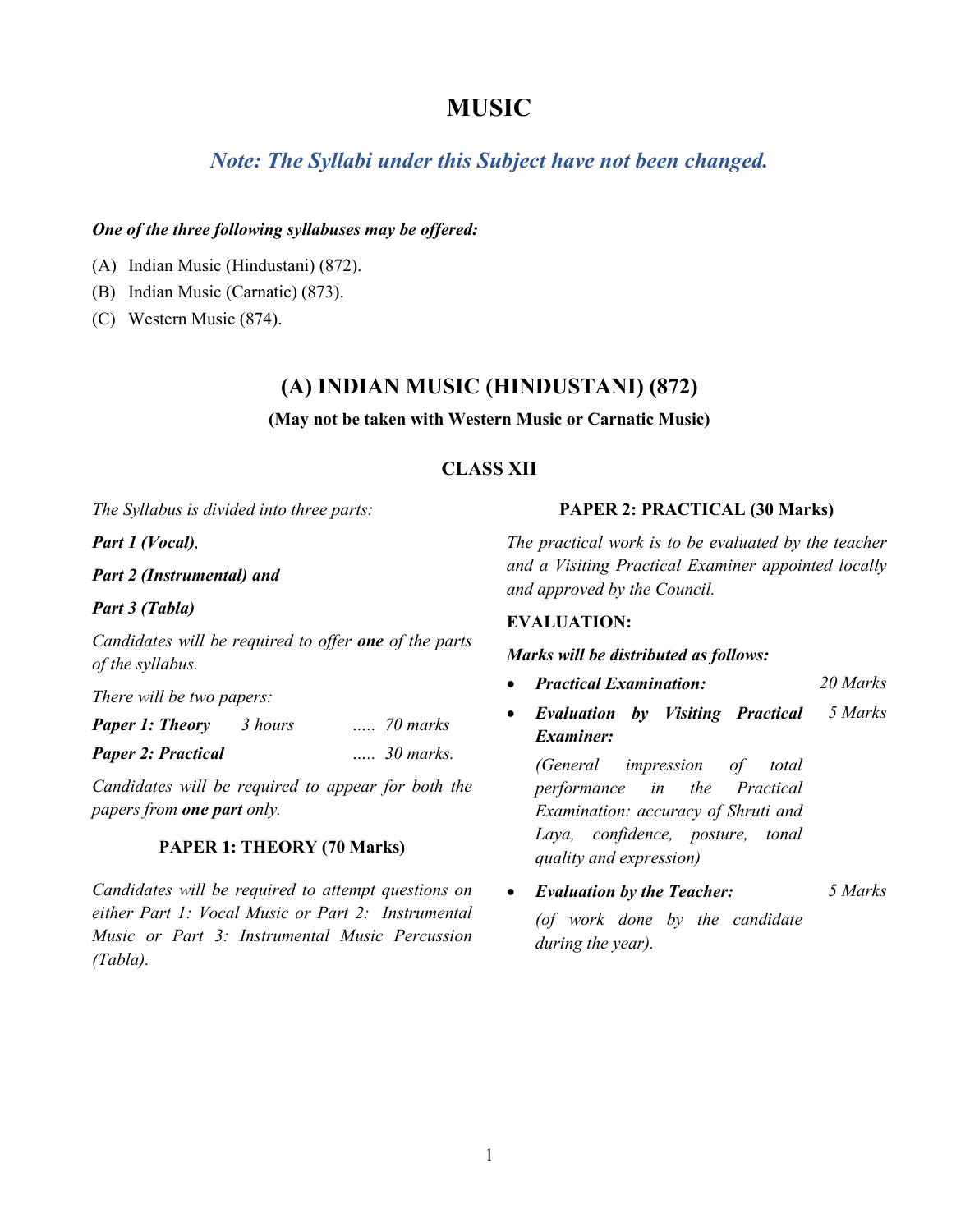# **CLASS XII**

# **PART I: VOCAL MUSIC**

## **PAPER 1: THEORY (70 Marks)**

#### 1. **Musical Terms and Forms**

(i) Naad

*Meaning, origin, types (Aahat, Anahat) and qualities (Volume, Pitch, and Timbre).*

(ii) Raga

*Type of Raga: Poorva, Uttar, Sandi-Prakash, Shudha, Chhayalag, Sankirna (Meaning with examples).*

- (iii) Forms of composition: Dhrupad, Dhamar. *Origin, development and characteristics to be done in detail.*
- (iv) Meend, Andolan, Gamak, Kan, Alaap, Taan. *Meaning, uses with examples wherever applicable.*

#### 2. **Systems of Indian Classical Music**

The two systems of Indian Classical Music.

*Hindustani and Carnatic Music – comparative study with reference to technique of usage, Swar, Taal, composition, instruments used and language.*

#### 3. **Placement of Swaras on twenty-two Shrutis**

*Ancient and modern methods of placement of seven Swaras amongst Shrutis.* 

#### 4. **"Thaats" of Bhatkhande**

*Ten Thaats with name, swar, signs and basic rules.*

### 5. **Vadi Swar and time of Raga**

*Relationship between Vadi Swar and time of raga, Purvang- Uttarang of day and Saptak.*

# 6. **Laya**

*Definition of Laya and its types: Vilambit, Madhya and Drut.*

#### 7. **Raga**

- (i) Bihag, Bageshwari, Kafi, Bhairavi, Malkauns
- (ii) Identification of Raga by written notecombination
- (iii)Comparison and contrast between above mentioned Raga.

*Complete theory of the above mentioned Ragas with special reference to their Swar, Thaat, Jaati, Aaroh, Avaroh, Pakad, Vadi, Samvadi, Anuvadi, Vivadi, Varjya, Vikrit, Samprakriti Raga and singing/playing time.*

### 8. **Notation of Taal**

Dhamar, Ektaal, Roopak, Chartaal.

*The above Talas with their Thekas, Tali, Khali, Vibhag in Thah, Dugun, Tigun and Chaugun Laya.*

### 9. **Notation of Bandish (Chhota Khayal and Bada Khayal)**

*Sthai and antara with the mention of the name of the raga (with its aaroh, avaroh) and taal with clear indication of Swar and Taal signs.*

**Note:** Chhota Khayal in all Ragas and One Bada Khayal of candidates choice from the Ragas (Bihag, Bageshwari, Kafi, Bhairavi, Malkauns).

#### 10. **Classification of Indian Musical Instruments**

Tat -Vitat, Sushir, Avnada, Ghan.

*Explanation with examples.*

#### 11. **Eminent Musicians of Hindustani Music**

The following musicians to be studied: Pt. Ravi Shankar, Pt. Bhimsen Joshi. *Life sketch, work and achievements of the above.*

#### 12**. Topics of general interest related to Music**

*Essay type questions of about 200 words will be asked on the above.*

#### 13. **Brief History and knowledge of Tanpura**

*Drawing and labelling with description and tuning.*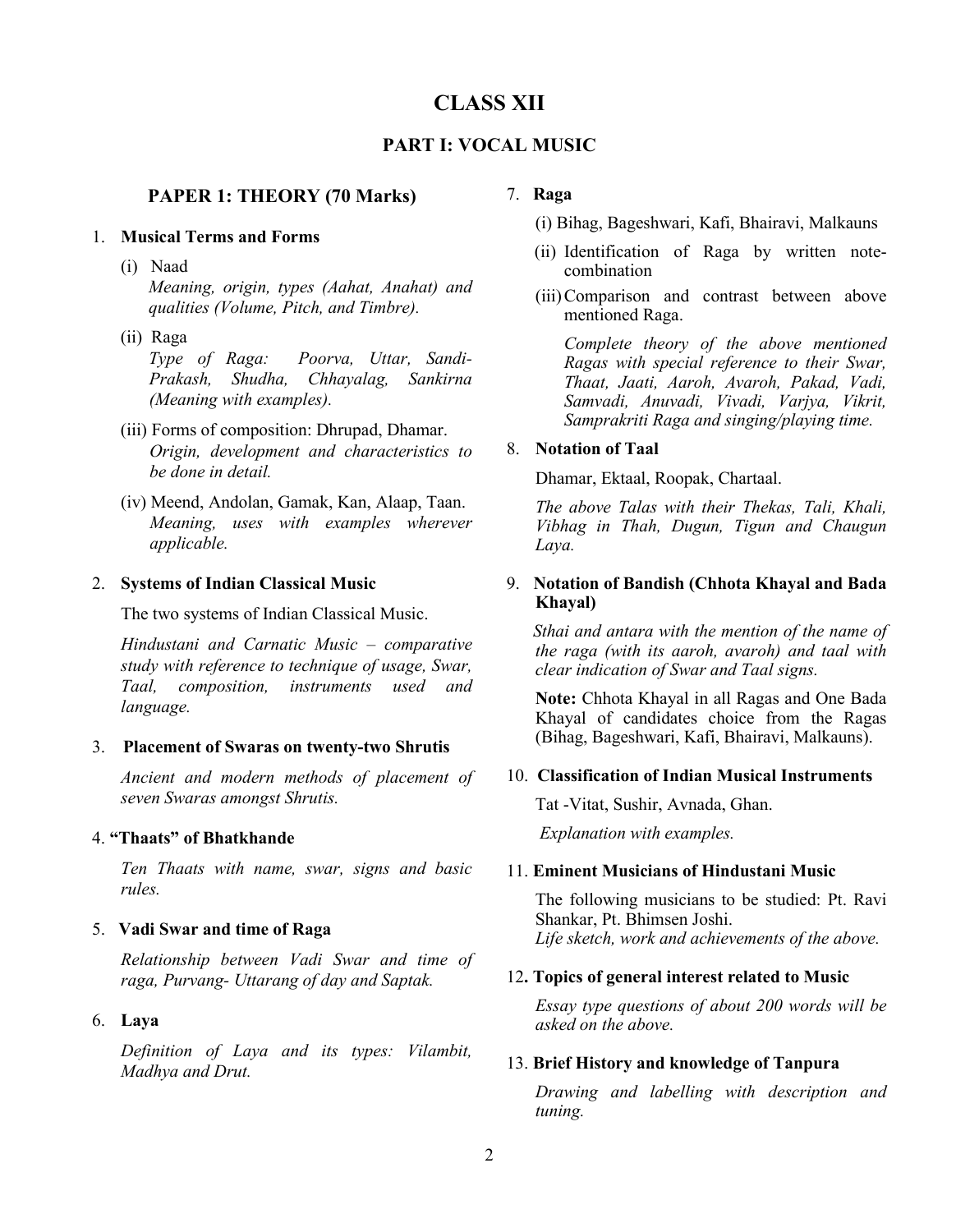# **PAPER 2: PRACTICAL (30 Marks)**

The practical work is to be assessed by the teacher and a Visiting Examiner appointed locally and approved by the Council.

- 1. Demonstration of the following Raga by singing "Chota Khayal" with Alap, and five Taans:
	- (i) Bihag (ii) Bageshwari (iii) Kafi (iv) Bhairvi. (v) Malkauns
- 2. Singing of one Vilambit Khayal in any of the Ragas in Point 1.
- 3. Identification of all the Ragas by listening to their Alaap.
- 4. Singing of Ten Alankars in Shudh Swar.
- 5. Recitation of the following Talas in Dugun and Chaugun Laya:
	- (i) Chaartaal (ii) Dhamar (iii) Ektaal (iv) Roopak

# **PART 2: INSTRUMENTAL MUSIC**

#### **PAPER 1: THEORY (70 Marks)**

### 1. **Musical Terms and Forms**

(i) Naad

*Meaning, origin, types (Aahat, Anahat) and qualities (Volume, Pitch, and Timbre).*

(ii) Raga

*Type of Raga: Poorva, Uttar, Sandi Prakash, Shudha, Chhayalag, Sankirna (Meaning with examples).*

(iii) Forms of composition: Razakhani/Dhrut Gat, Maseetkhani/Vilambit Gat.

*Origin, development and characteristics to be done in detail.*

(iv)Meend, Ghaseet, Soot, Andolan, Gamak, Kan, Alaap, and Jod-Alap.

*Meaning, uses with examples, wherever applicable.*

# 2. **Systems of Indian Classical Music**

The Two systems of Indian Classical Music.

*Hindustani and Carnatic Music – comparative study with reference to technique of usage, Swar, Taal, composition, instruments used and language.* 

#### 3. **Placement of Swaras on twenty-two Shrutis**

*Ancient and modern methods of placement of seven Swaras amongst Shrutis.* 

# 4.**"Thaats" of Bhatkhande**

*Ten Thaats with name, swar, signs and basic rules.*

#### 5. **Vadi Swar and time of Raga**

*Relationship between Vadi Swar and time of raga; Purvang-Uttarang of day and Saptak.* 

# 6. **Laya**

*Definition of Laya and its types: Vilambit, Madhya and Drut.*

## 7. **Raga**

- (i) Bihag, Bageshwari, Kafi, Bhairavi, Malkauns
- (ii) Identification of Raga by written notecombination
- (iii)Comparison and contrast between above mentioned Raga.

*Complete theory of the above mentioned Ragas with special reference to their Swar, Thaat, Jaati, Aaroh, Avaroh, Pakad, Vadi, Samvadi, Anuvadi, Vivadi, Varjya, Vikrit, Samprakriti Raga and singing/playing time.*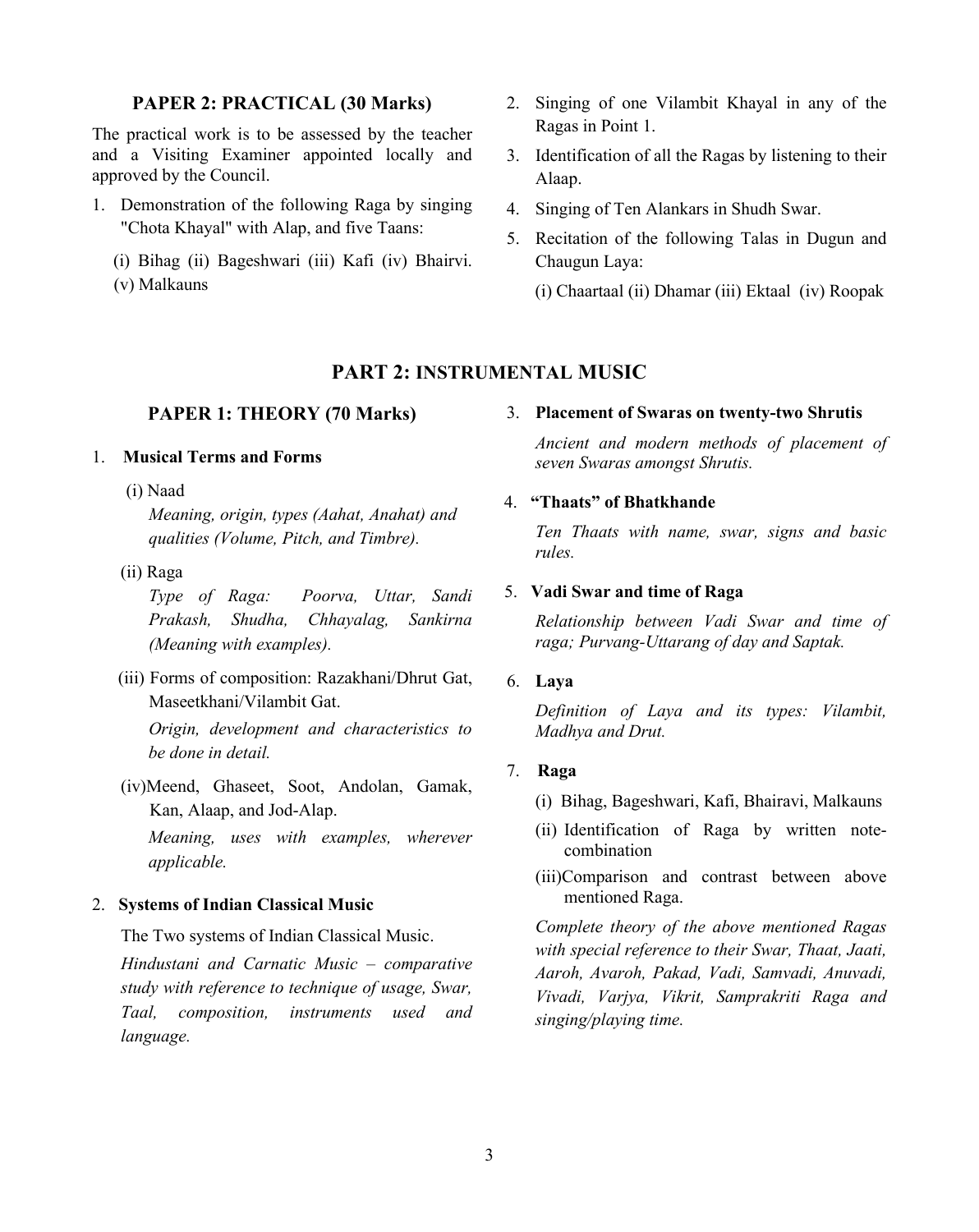### 8. **Notation of Talas**

Dhamar, Ektaal, Roopak, Chartaal

*The above Taal with their Thekas, Tali, Khali, Vibhag in Thah, Dugun, Tigun and Chaugun Laya.*

# 9. **Notation of Bandish (Maseetkhani and Razakhani)**

*Sthai and antara with the mention of the name of the raga (with its aaroh, avaroh) and taal with clear indication of Swar and Taal signs and bols of Gat.*

**Note:** Razakhani in all Raga and One Maseetkhani of the candidate's choice from the Raga: Bihag, Bageshwari, Kafi, Bhairavi, Malkauns.

### 10. **Classification of Indian Musical Instruments**

Tat -Vitat, Sushir, Avnada, Ghan.

*Explanation of the above with examples.*

### 11. **Eminent Musicians of Hindustani Music**

The following musicians to be studied:

Pt. Ravi Shankar, Pt. Bhimsen Joshi.

*Life sketch, work and achievements of the above.*

#### 12. **Topics of general interest related to Music.**

*Essay type questions of about 200 words will be asked on the above.*

# 13. **Brief History and knowledge of your instrument**

*Drawing and labelling with description and tuning.*

# **PAPER 2: PRACTICAL (30 Marks)**

The practical work is to be assessed by the teacher and a Visiting Examiner appointed locally and approved by the Council.

1. Demonstration of the following Ragas by playing Razakhani/Drut Gat with five Todas and Jhala:

(i) Bihag (ii) Bageshwari (iii) Kafi (iv) Bhairavi (v) Malkauns

- 2. Playing of one Maseetkhani Gat in any of the Ragas in point 1.
- 3. Identification of all the Ragas by listening to their Alaap.
- 4. Playing of ten Alankars in Shudh Swar.
- 5. Recitation of the following Taal in Dugun and Chaugun Laya: (i) Chaartaal (ii) Dhamar (iii) Ektaal (iv) Roopak

# **PART 3: INSTRUMENTAL MUSIC-PERCUSSION (TABLA)**

# **PAPER 1: THEORY (70 Marks)**

#### 1. **History and knowledge of Tabla**

*Brief history of origin and evolution of tabla, drawing and labelling with description and tuning.*

## 2. **Five Pranas of Taal**

Grah, Jaati, Yati, Prastar, Laya

*Definition and explanation with sub divisions and examples.*

# 3. **Classification of Indian musical Instruments:**

Tat -Vitat, Sushir, Avanadh, Ghan

*Definition and explanation with examples.*

#### 4. **Compositions of Tabla**

Tihai (Damdar/Bedam), Gat, Kayada, Palta, Rela, Laggi, Ladi, Chakkardar Tukda, Paran.

*Definition and explanation with examples.*

# 5. **Additional terms**

Sam, Taali, Khali, Vibhag, Lehra (Nagma) *Definition and explanation with examples.*

## 6. **Talas**

 Jhaptaal, Dadra, Teental, Dhamar, Jhoomra, Kaharwa

 *Complete notation of the above in Thah, Dugun, Tigun, and Chaugun Laya with characteristics.*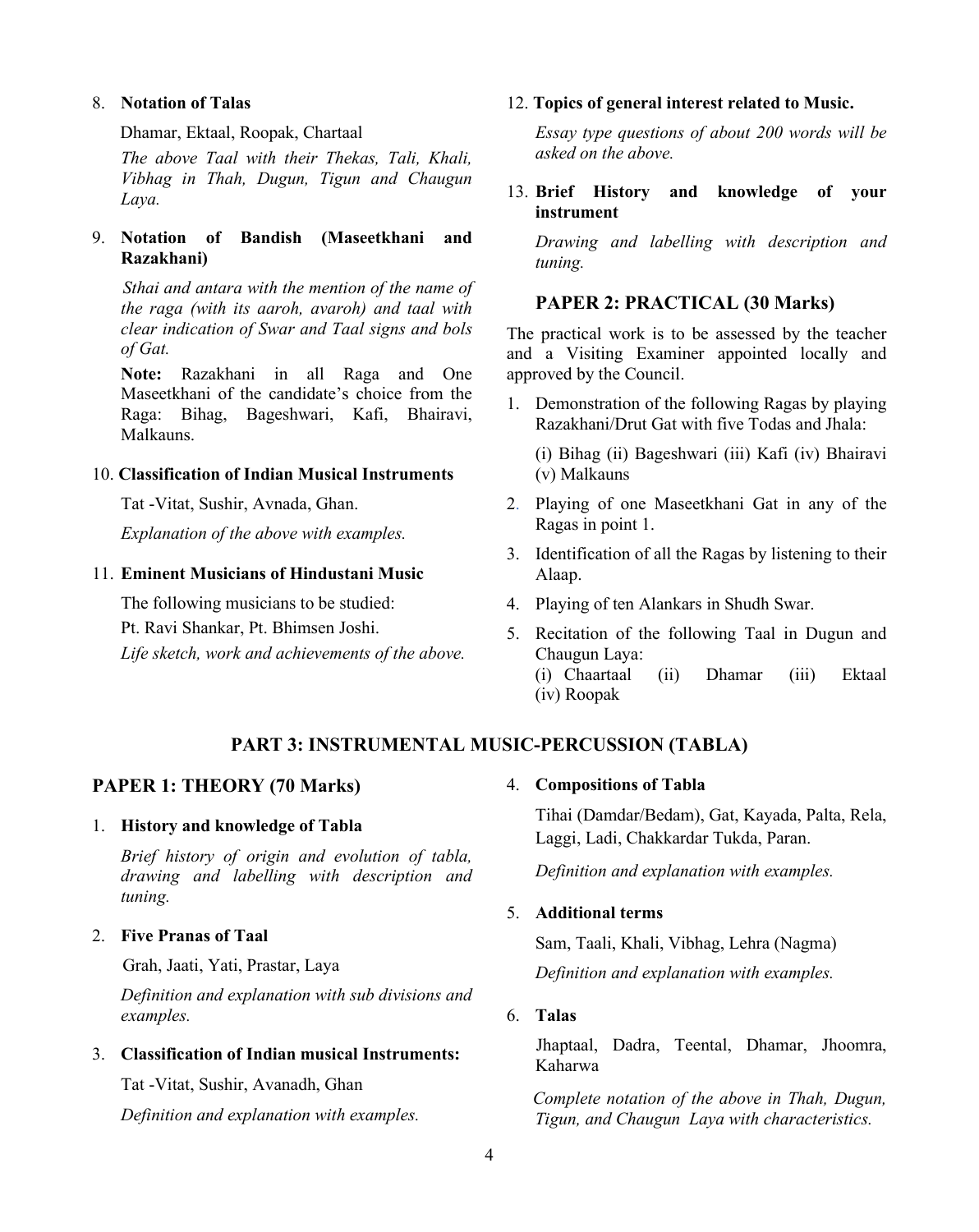#### 7. **Method of presentation**

Solo (Ekal) and accompaniment (Sangat).

*Meaning, Solo presentation (order of performance); Playing technique while accompanying with vocal and instrumental music.*

## 8. **Eminent Musicians of Hindustani Music**

The following musicians to be studied:

Pt. Kishan Maharaj, Ustad Ahmad Jaan Thirakwa *Life sketch, work and achievements* 

#### 9. **Topics of general interest related to Music**

*Essay type question of about 200 words will be asked on the above.*

# **PAPER 2: PRACTICAL (30 Marks)**

1. The practical work is to be assessed by the teacher and a Visiting Examiner appointed locally and approved by the Council.

Playing of the following Talas on Tabla in Thah, Dugun and Chaugun Layakari:

(i) Jhaptaal (ii) Dadra (iii)Teentaal (iv) Dhamar (v) Jhoomra (vi) Kaharwa

- 2. Keeping the Wazan of the Taal intact demonstration of the following:
	- (i) Four Kism in Kaharwa.
	- (ii) Four Kism in Dadra.
	- (iii)One Tukada, two Kism and one Kayada with two paltas and Tihai in Jhaptal.
	- (iv) One Gat, One Laggi, One Ladi, one Chakkardar Tukda and Paran, one Kayada with two paltas and Tihai in Teentaal.
- 3. Accompaniment of Tabla (only Thekas) with music played or sung.

# **(B) INDIAN MUSIC (CARNATIC) (873)**

#### **(May not be taken with Hindustani Music or Western Music)**

# **CLASS XII**

| There will be two papers: |                     |  |  |  |
|---------------------------|---------------------|--|--|--|
| Paper 1: Theory: 3 hours  | $\ldots$ . 70 marks |  |  |  |
| Paper 2: Practical:       | $\ldots$ 30 marks   |  |  |  |

#### **PAPER 1: THEORY (70 Marks)**

- 1. The fundamental technical terms and their meanings (Ref. *South Indian Music, Book* 1 by P. Sambamoorthy, Chap. III, pp. 38-48).
- 2. Principles of Sa, re, ga, ma, notations as laid down in K.V. Srinivasa Iyengar's Music Books and in P. Sambamoorthy's "South Indian Music Series", Significance of symbols commonly used.
- 3. Raga classification in Carnatic Music. The scheme of the 72 Melakartas. The names of the 12 chakras. Katapayadi Formula and its application.
- 4. Lakshanas of the following 24 ragas:

| 1. Todi              | 2. Saveri          |
|----------------------|--------------------|
| 3. Chakravakam       | 4. Bhairavi        |
| 5. Anandha Bhairavi  | 6. Karaharapriya   |
| 7. Shri Ranjani      | 8. Ritigoula       |
| 9. Mukhari           | 10. Harikambhoji   |
| 11. Natakuranji      | 12. Kedaragoula    |
| 13. Sahana           | 14. Kambhoji       |
| 15. Yadukulakambhoji | 16. Sankarabharana |
| 17. Hamsadhwani      | 18. Begada         |
| 19. Atana            | 20. Nata           |
|                      |                    |

- 21. Purvakalyani 22. Shanmukhapriya
- 23. Kalyani 24. Saranga
- 5. Manodharma Sangita and its forms Paddati in developing rage alpana and Kapana Svaras.
- 6. Dasavida gamakas (Ten gamakas).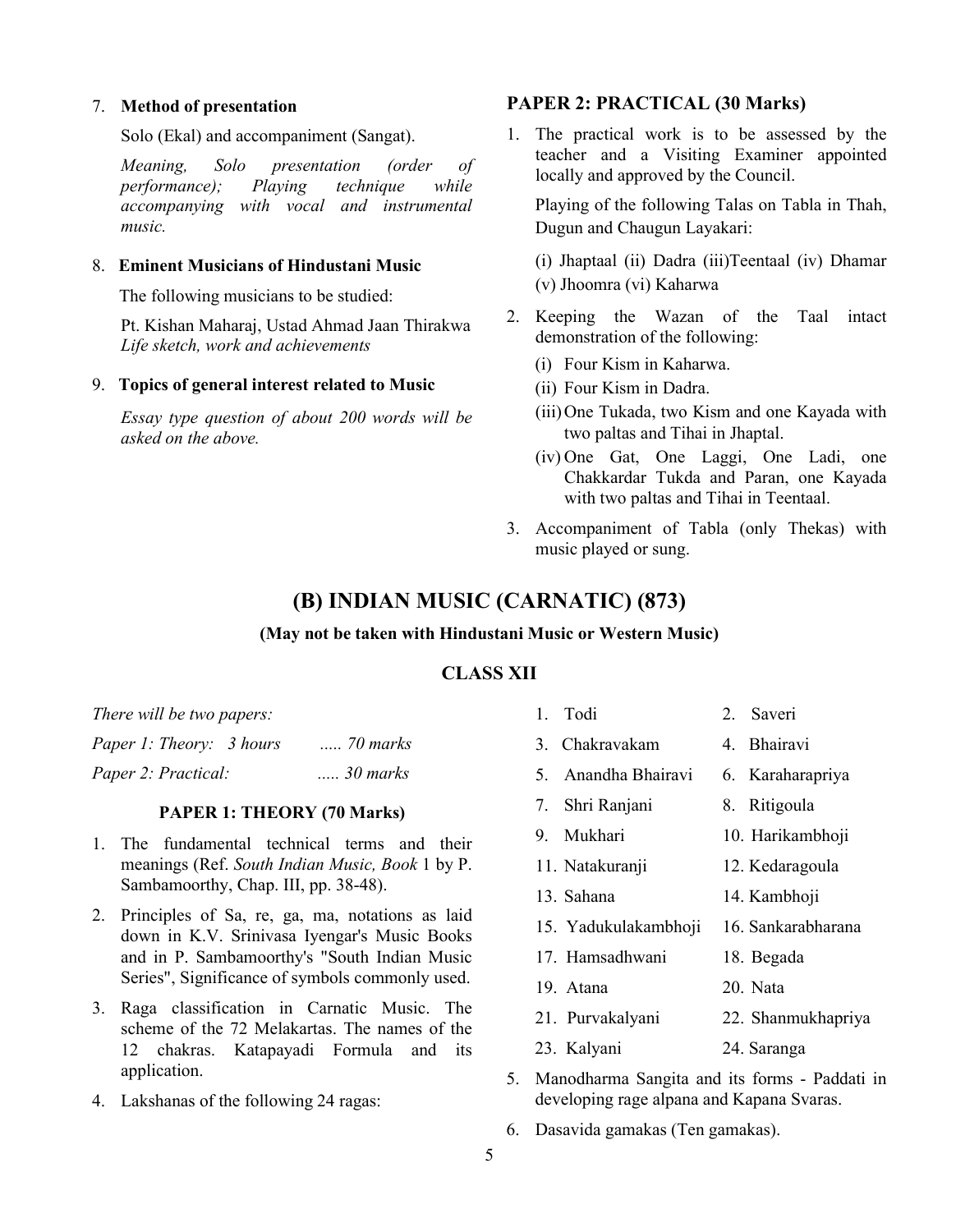- 7. The scheme of the 35 Talas. Chapu tala and its varieties. Desadi and Madyadi talas, Kriya, Anga. Laya, Gati, Matra (a detailed knowledge of two/ five pranas) shadhangas.
- 8. Musical forms and their association. An advanced knowledge of the following musical forms:
	- 1. Gita 2. Tana Verma
	- 3. Padavarna 4. Kriti
	- 5. Ragamalika 6. Padam
	- 7. Javali 8. Tillana
- 9. History of Carnatic Music with special reference to the following composers and theorists including their biographies and their contributions to Carnatic Music. 10 out of 20 must be known.
	- 1. Jayadeva
	- 2. Purandaradas
	- 3. Ramamatya
	- 4. Somanatha
	- 5. Narayana Tirtha
	- 6. Bhadrachala Ramadas
	- 7. Venkatamakhi
	- 8. Kshetrajna
	- 9. Paidala Guruthy Sastri
	- 10. Tyagaraja
	- 11. Muthuswami Dikshitar
	- 12. Syama Sastri
	- 13. Arunachalam Kavirayar
	- 14. Gopalakrishna Gharat
	- 15. Svati Tirunal
	- 16. Subbaraya Shastri
	- 17. Veena Kuppayyar
	- 18. Mysore Sadasiva Rao
	- 19. Patnam Subramanya Iyar
	- 20. Pallavi Seshayyar
- 10. Classification of musical instruments into stringed, wind and percussion group. A general knowledge of the structure of the vina, violin tampuro, gottuvadyam and flute. Tuning of the human voice and the compass of the concert instruments of South India.
- 11. Musical sound and voice. Pitch. Intensity and timbre. Sympathetic vibration. Resonance. Echoes, Musical intervals. Modal shift of tonic. (Grahabhedam).

#### **PAPER 2: PRACTICAL (about 20 minutes) – 30 Marks**

1.Two padas of Kshetrajna. One Ragamalika. Two Tillanas. Two Javalis and the following compositions:

| 1. | Todi               | Kaddanna Variki           |
|----|--------------------|---------------------------|
| 2. | Saveri             | Sankari Sankuru           |
| 3. | Chakravakam        | Etula Brotuvo             |
| 4. | Bhairavi           | Neepadamule               |
| 5. | Anandha Bhairavi   | Nimadi Challaga           |
| 6. | Karaharapriya      | Pakkala Nilabadi          |
| 7. | Sri Ranjani        | Marubalka                 |
| 8. | Harikambhoji       | Entharanidaya             |
| 9. | Natakuranji        | Manasuvishaya nata        |
|    | 10. Shana          | Rama Ikananu              |
|    | 11. Kambhoji       | Koniyadina napai          |
|    | 12. Sankarabharana | Saroja dala netri         |
|    | 13. Hamsadhwani    | Vatapi ganapatim          |
|    | 14. Begada         | Nadopasana                |
|    | 15. Atana          | Ilalo pranatharthi hara   |
|    | 16. Purvi Kalyani  | Ninnu Vina gamari         |
|    | 17. Shanmukhapriya | Mariveredikkevaraiya rama |
|    | 18. Kalyani        | Ninnu Vina gati           |
|    | 19. Saranga        | Neevada negana            |

**Note:** Candidates shall have the option of singing or playing these pieces or other classical pieces of an equal standard.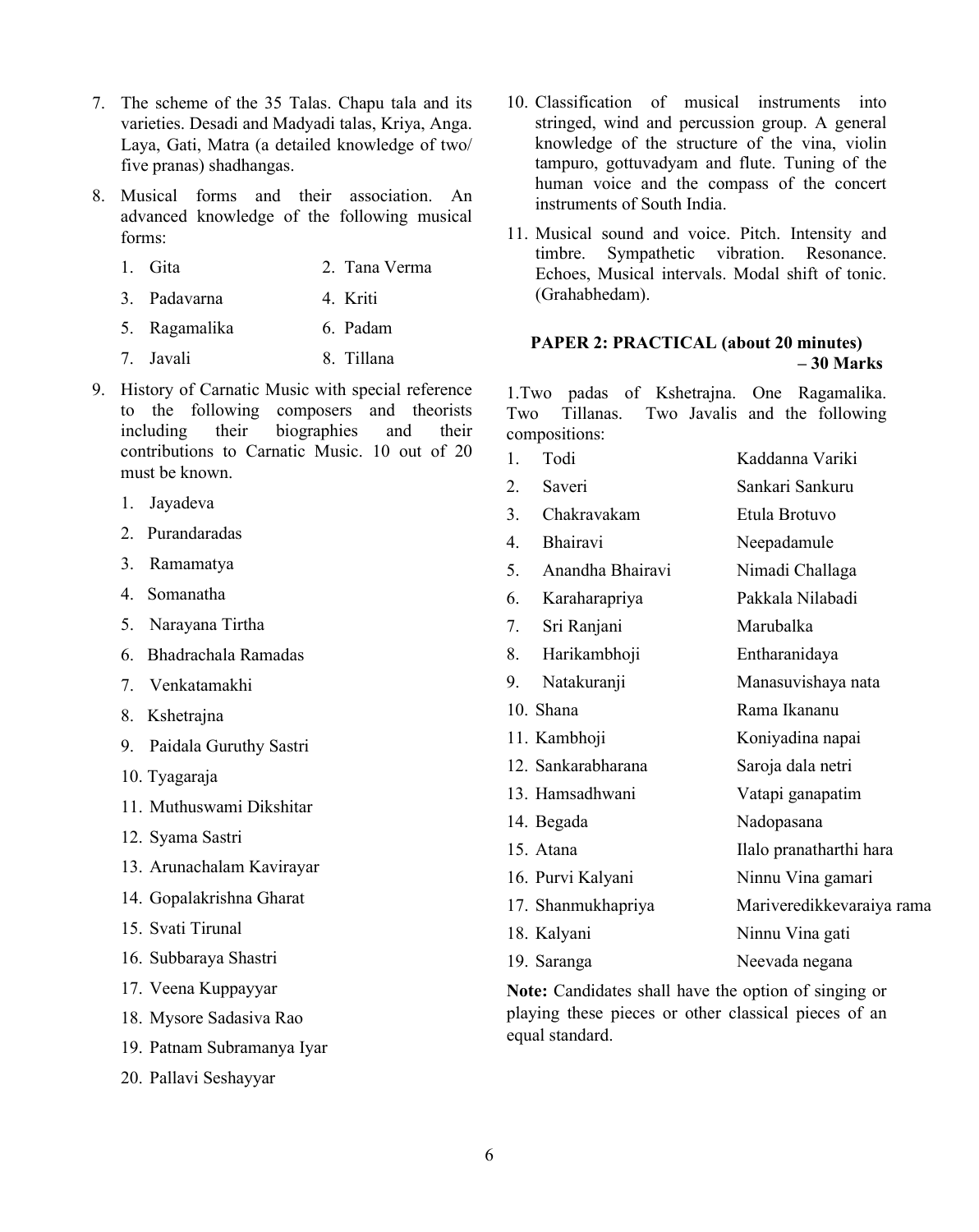Candidates shall be expected to know in outline the meaning of at least six songs of the classical composers learnt by them.

- 2. Alapana of the following ragas
	- 1. Todi 2. Saveri
	- 3. Bhairavi 4. Anandha Bhairavi
	- 5. Mohana 6. Kedaragoula
	- 7. Kambhoji 8. Yadukula Kambhoji
	- 9. Sankarabharana 10. Begada
	- 11. Kalyani
- 3. Ability
	- (i) to sing Kalpada swara for the songs learnt in Todi, Bhairavi, Kambhoji, Sankarabharana and Kalyani ragas and in Adi and Rupaka talas;
	- (ii) to sing or play a given musical passage in sa, re, ga, ma notation in any of the prescribed 24 ragas.
	- (iii)to give swaras for musical phrases sung or played;
	- (iv) to recognise ragas from alpanas heard or played; and
	- (v) to recognise the talas of unfamiliar songs heard or played.
- 4. In addition to the individual tests there will also be common ear tests, sight-singing tests and musical dictation at the practical examination.

In the practical examination, candidates may offer vocal music or one of the following:

Vina, Gottuvadyam, Violin, Balakokil, Flute or Nagasvaram. A vocal candidate shall sing to the sruti accompaniment of Tambura. A vocal candidate may sing playing the Tambura himself/herself or he/she may utilise the services of another person to provide the Tambura accompaniment for him/her, provided this other person is not a candidate for this same examination.

## **EVALUATION:**

The practical work is to be evaluated by the teacher and a Visiting Practical Examiner appointed locally and approved by the Council.

## **Marks will be distributed as follows:**

- **Practical Examination: 20 Marks**
- **Evaluation by Visiting Practical Examiner: 5 Marks**

(of candidate's overall performance in the Practical Examination, based on sruthy, laya, tonal quality, expression and music performance)

• **Evaluation by the Teacher: 5 Marks**

(of work done by the candidate throughout the year.)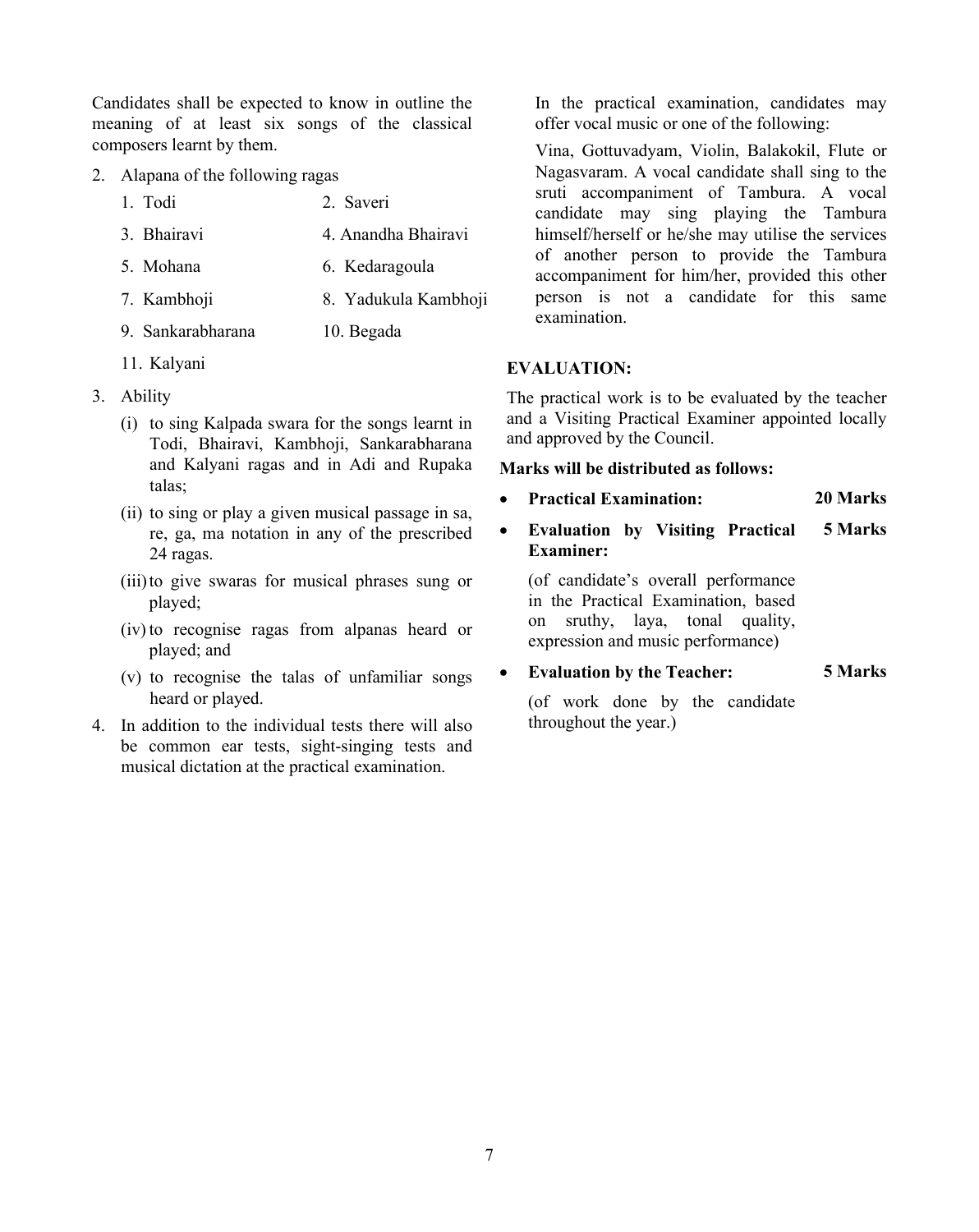# **(C) WESTERN MUSIC (874)**

#### **(May not be taken with Hindustani Music or Carnatic Music)**

## **CLASS XII**

#### **Pre-Requisite:**

Candidates for the examination in Western Music will be required to have passed Grade 5 in Theory and Grade 6 in Practicals of the Associated Board of the Royal School of Music or the Trinity College of Music or the London College of Music.

*There will be two papers:* 

| Paper 1: Theory: 3 hours | $\ldots$ . 70 marks |
|--------------------------|---------------------|
| Paper 2: Practical:      | $\ldots 30$ marks   |
|                          |                     |

# **PAPER 1: THEORY (70 Marks)**

#### **SECTION A**

#### (i) *Harmony, etc.*

Four-parts chords formed on all degrees of major and minor scales. First the second inversions, the dominant seventh chord and its inversions, modulation to related keys and the simple use of unessential notes. The tests may take the form of harmonization of a melody in four vocal parts or in simple pianoforte style, the working of a figured on unfigured bass, or the construction of a phrase on a given harmonic basis.

The addition of a melody, above or below a given melody, the writing of a melody to given words, or the completion of a melody of which the beginning is<br>given. Analysis of the rhythmic structure of a Analysis of the rhythmic structure of a melody, phrasing, etc. Analysis of harmonic<br>progressions including modulations, in a modulations, in a straightforward passage.

#### **SECTION B**

#### *Prescribed Works:*

Beethoven, *Symphony No. 2 in major* op 36 and one of the following:

- (a) Bach, *Prelude and Fugue No. 16 in G minor*, Book I.
- (b) Schubert "*Erl Kenig*" (The Erl King).
- (c) Caesar Frank: the last movement from the violin and piano sonata.

#### **PAPER 2: PRACTICAL WORK (30 Marks)**

Practical work will consist of **six** Aural Tests. Candidates will be required to attempt **all six** Tests.

- 1. Candidates will be required to write on a monotone, pre-fixing the necessary time signature, a short rhythmical passage beginning on the first beat of a bar. Compound time will not be included. After indicating the speed at which the pulse of the music moves, the Examiner may play the passage twice. After a short interval, he will play it a third and a fourth time.
- 2. Candidates will be required to write from dictation a short melodic phrase, beginning on the first beat of a bar, in either a major or a minor key. Before playing the passage, the Examiner will indicate the speed at which the pulse of the music moves. The key will be named, and the keynote and tonic chord sounded. The phrase will then be played once throughout. It will then be played twice in sections, at short intervals of time, and finally the phrase will be repeated in its entirety.
- 3. Candidates will be required to describe (e.g. 'perfect 5th') intervals which are diatonic in major keys. Two such intervals will be given without the sounding of the keynotes. Each interval will be played twice.
- 4. Candidates will be required to recognise and name any of the following cadences - perfect, imperfect (half - close), plagal, interrupted occurring in a musical example in a major or a minor key played by the Examiner. After the tonic chord has been sounded, the whole musical sentence will be played through three times, with due deliberation, at short intervals.
- 5. Candidates will be required to recognise the three principal chords of a major or a minor key (in root position and in first and second inversion) as played by the Examiner in a continuous musical phrase in a definite key. The phrase containing the given chords will begin with a chord in root position. It will be played four times at a reasonably slow pace, and, before each playing, the tonic chord will be sounded.